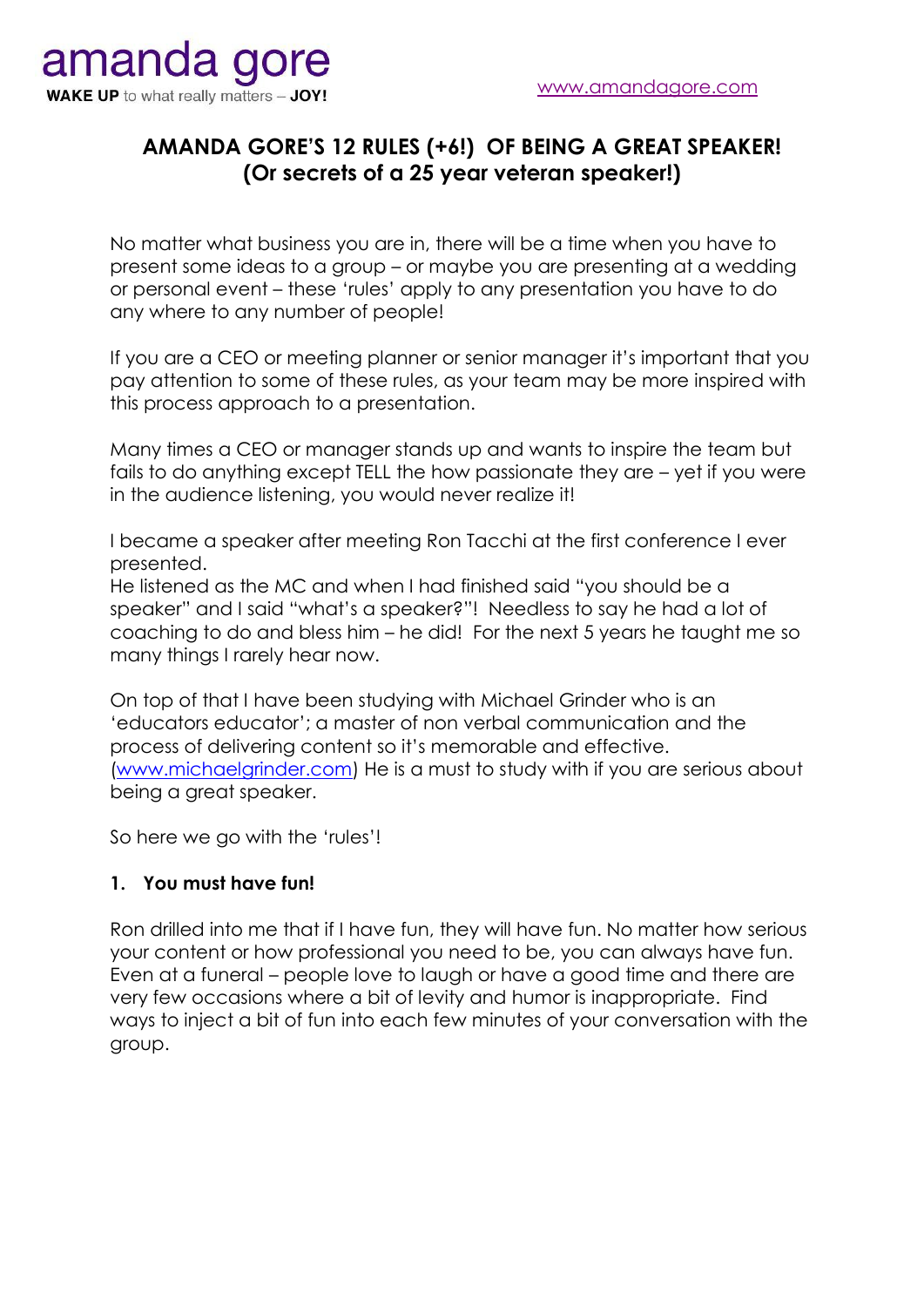# amanda gore **WAKE UP** to what really matters - JOY!

## **2. It's a conversation NOT a speech or a keynote. The purpose is to connect! You to them and them to each other.**

Think about the best speakers you have ever seen. They are the ones who seem to be talking directly to you – that's a conversation – not a speech. Too many times, we focus on our 'speech' and practice it and rehearse and recraft it so the *words* are just right.

Although the words must be relevant, they are only one side of the equation! Think about how you have a conversation with another person or a small group. It's interactive – you speak, they listen, they speak, you listen etc. So it is with you on stage.

Think of it as a conversation – you are listening to their non verbals and watching them carefully to make sure they are engaged and listening to your side of the conversation. If they seem distracted – or unconscious! – then you need to do something to re engage them. Probably something like stop speaking! And get them to do something active – so they are part of the conversation.

Some people have such a powerful story (like Charlie Plumb an ex Vietnam prisoner of war) and the story is so compelling that he doesn't need to have a conversation – you are spellbound from the beginning! But few of us have a story so dramatic – Li Cunxin, the Chinese ballet dancer who escaped Mao's China is another amazing spellbinding story – so we have to use conversations!

## **3. People will remember how you made them feel**.

People do not remember facts and figures nor does that make them change their behaviour or thinking. We need to touch their hearts with stories and experiences or memories that will make them feel some positive emotion.

Ron was a master at taking his audiences on an emotional roller coaster – he would take them emotionally up and down and then finish them up a big high – so they left feeling fabulous – and changed.

## **4. You are an** *experience* **creator!**

We need to be creating experiences for people – not delivering a 'speech'.

If you can create an environment in which people can feel safe; they are given permission to do things they have never done before; they join in and interact (even if they are reluctant); in which they can learn and remember information that is packaged in a way that is memorable; in which they have fun and laugh, where they have an AH HA moment which inspires them to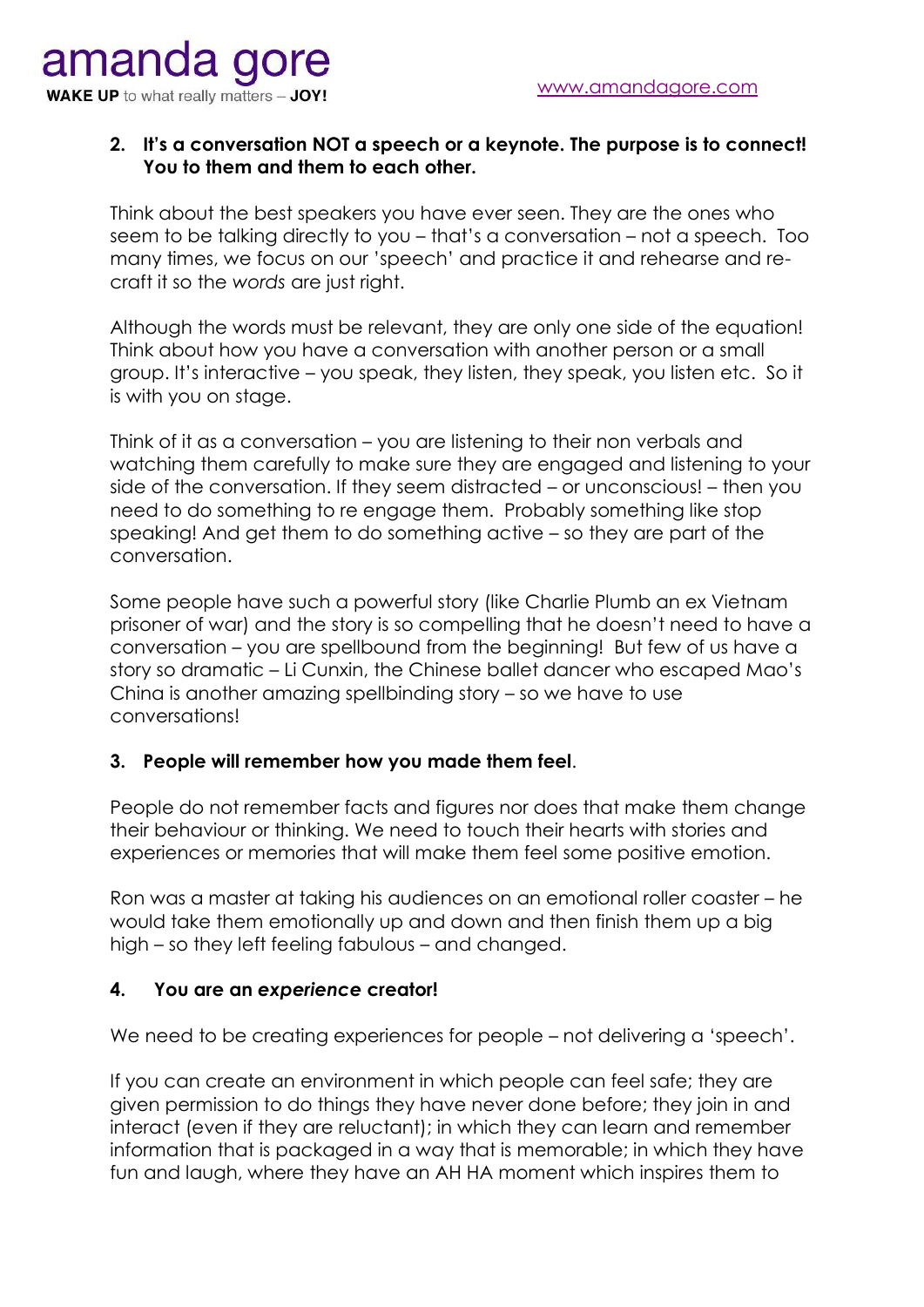change - then you will be a successful speaker! Experiences are living, interactive emotion filled events, which inspire people in some way. We are all in the experience together.

## **5. It's never about you!**

Too many people are so focused on what they are saying and where they are in the 'speech' sequence. If they are distracted in any way, they go blank because they can't remember where they were in the 'speech'.

This sort of internal focus means that we are totally disconnected from the audience who will feel it; AND we forget that people are never thinking about us. They are too busy wondering *what you are thinking about them* to be thinking about you!!

So forget about how you look and how stupid you sound or if you just made a mistake or if you forgot something – just be real! The more authentic you are in this conversation, the more they will relate to you. **Our work is to serve others** and be useful to them; to give them what they need.

## **6. Have your focus on the audience or group – always**

Prepare yourself before you get on stage or in front so that when you stand up in front of a group, you can focus totally on the audience. Watch them carefully to monitor how engaged they are, what topics and issues they relate to most, to how fidgety they are, to what makes them laugh the most and do something to re engage them.

That 'doing something' may be inserting an interactive exercise as simple as 'turn to the person next to you and tell them one thing you have learned so far'; or creating an opportunity to laugh or asking a question or having them stand up and move to a different seat – anything that shakes their state and gets them listening again!

## **7. Be original**.

Too many speakers take jokes or content from other people and make it their own material. This is a no no – you may find something on the internet you wish to use in which case, try to find the source and acknowledge them or say you could not find the source. Taking a joke and adapting it as if it's a real life story of yours is also fraught with danger if someone has heard the joke before!

Life is full of funny incidences and events; look at your life for the humour or lessons. Everything that happens to me is potential material to change a mindset.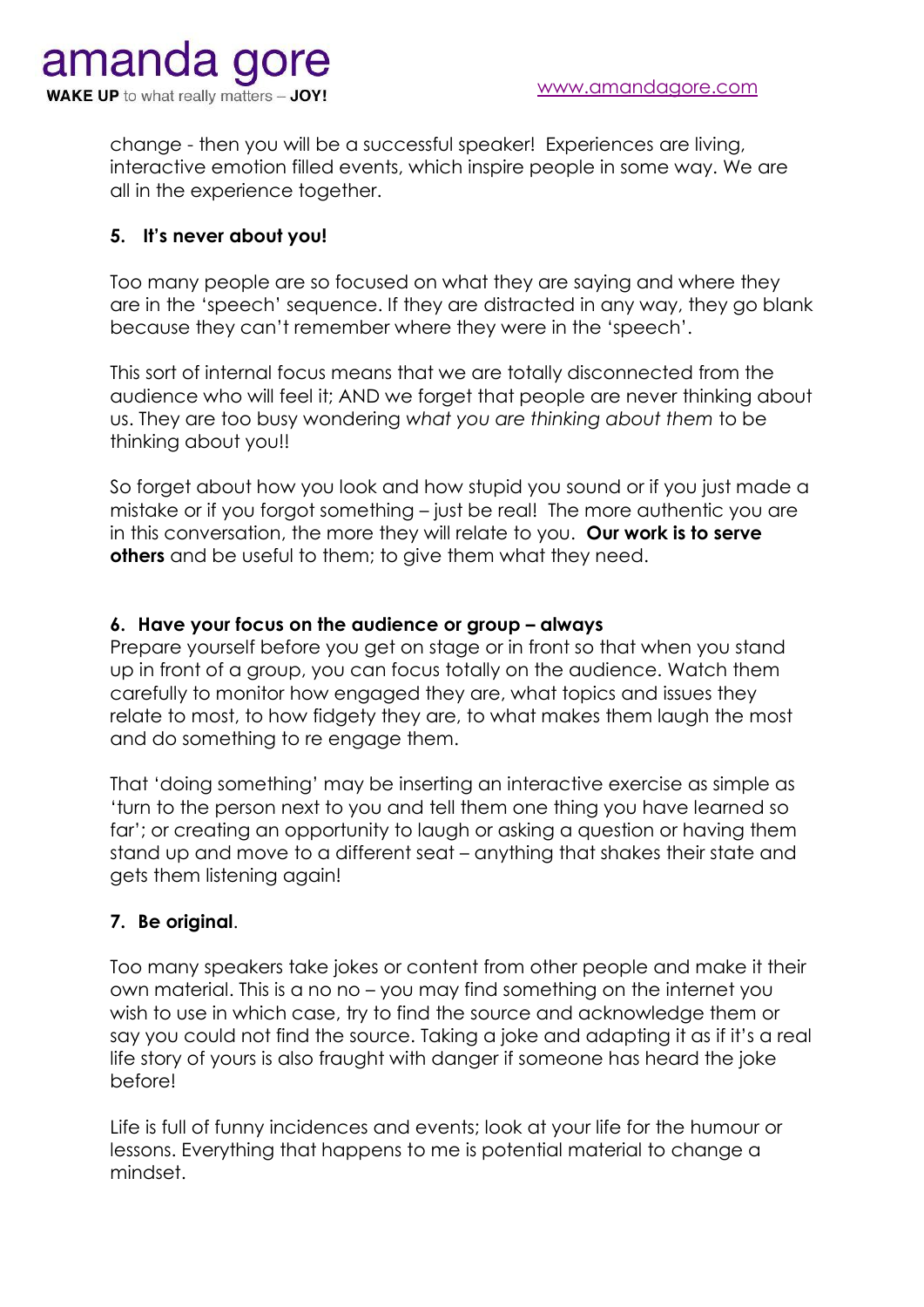Walking down a hotel corridor in Opryland, lost and frustrated, I ran into a family of Mum, Dad and 2 little girls. While all the adults were grumpy and lost, the little girls were excited and jumping up and down with joy!

This became the basis of a story I use to introduce the idea of how as adults we lose our sense of awe and wonder and reverence. People relate to it immediately and then I give them symbols to remember the content.

## **8. Tell stories to deliver your messages**

Lou Gerstner said ''facts and figures will not change peoples behaviours", I added touching their hearts will. You can change someone's behaviour in a heartbeat if you give them an "ah ha' moment or touch their hearts.

Steven Covey in 7 Habits of Highly Effective People tells a story of one time he was catching a train at the end of a long day. Tired and wanting to relax, he was frustrated with a young man who had boarded with his 3 small chlldren. After a period of time when the children were running all over the carriage disrupting people, Covey leans over and asks the man to control his children.

The man is startled and comes out of a daze and apologises saying ' we have just come from the hospital where their mother died.' In a heartbeat, Covey changes. He becomes full of compassion rather than irritation and plays with the children rather than glaring angrily at them. That's the power of a story.

Tell stories to illustrate all your main points. Or give people an experience around them. Create characters and act out skits on the stage to make a point or tell a story.

By the way, what stories do you tell your self about your presenting? Are you telling yourself you are terrible at this stuff? That you are probably going to make a fool of yourself? That your mind will go blank? There are all going into your subconscious mind and you will program that behaviour in! Is that what you want?

Do you judge yourself along the way as you are speaking? Which of course immediately disconnects you from the group and you disengage from them which makes them disengage from you! They have no choice.

#### **9. Internalize your message and come from your heart**.

I have heard so many young speakers talking about 'rehearsing' their 'keynote' in front of the mirror or other people and while this may be something useful to do a couple of times, it is not the best way to be a great speaker! Ron used to tell me to 'internalize' my messages – to find a way to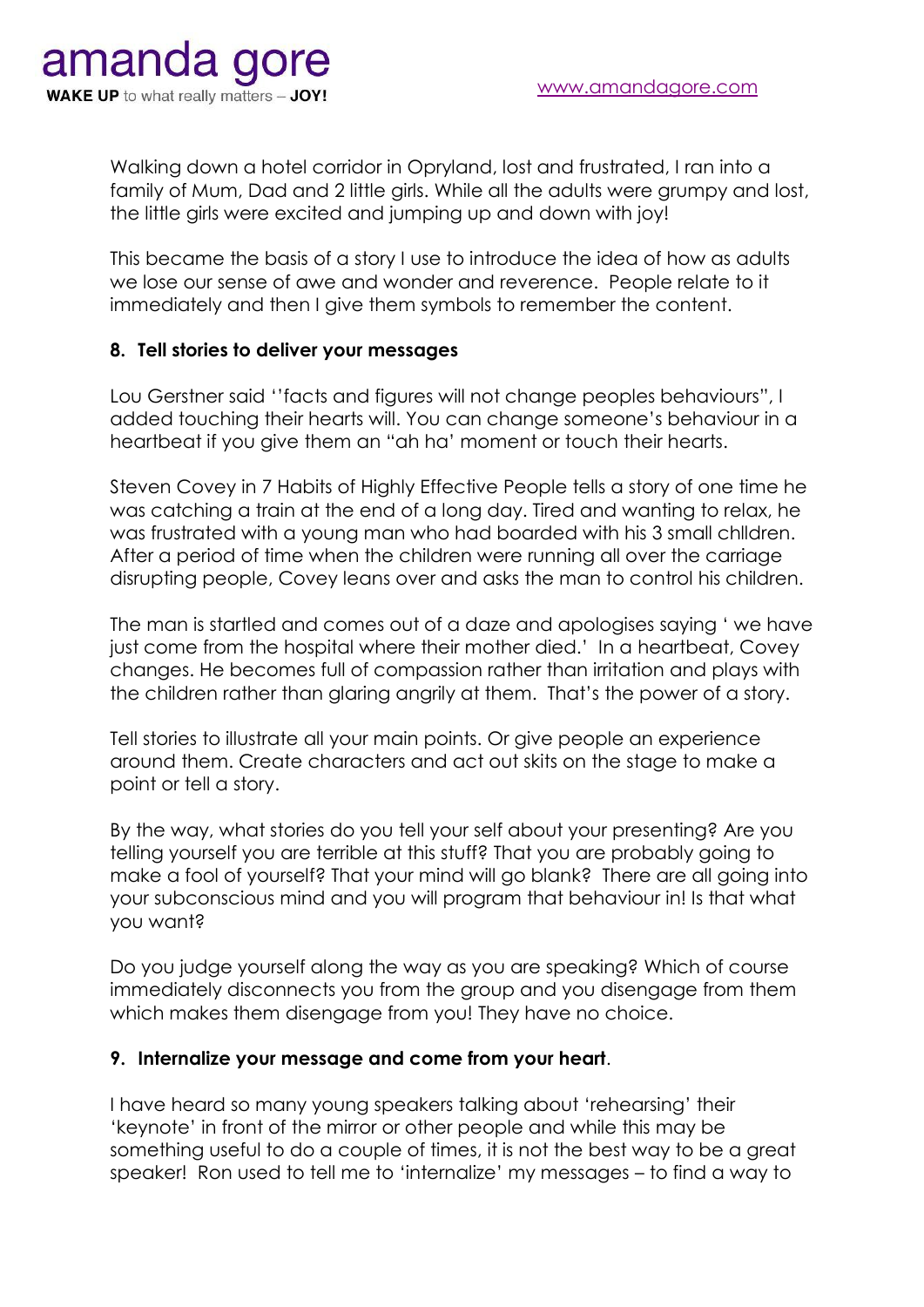amanda gore **WAKE UP** to what really matters - JOY!

> have the concept resonate within me, to make sense to me and then I could deliver it to others without notes and with heart.

> In the early days of my career, I would wake up the morning of a presentation and MENTALLY rehearse. I would imagine me delivering the content and the audience interacting, and *see* and *hear* and *feel* the positive outcome. I would picture the sequence of the content and them remember it- looking at my notes if I forgot the next point I was going to make in my imagination.

> I would do this for an hour and then get up and exercise to integrate what I had memorized. Here is the key though. I would LET GO of that as soon as I went on stage! I had faith that what emerged from my mouth was in the right sequence for what this group needed – if I didn't follow my 'script' then it would be ok!

I would pray before I went on stage for God to give these people – through me - what they needed and that allowed me to be in my heart connecting with them, trusting that He would put the right words in my mouth!

If you go on stage with a spirit of serving – a desire to help these people in some way, to give them what they needed, they will notice! Remember – it's not about you – not even a tiny, weeny little bit!!

## **10.Preparation does not equal rehearsal!**

Rehearsing in front of a mirror or others, crafting the perfectly worded keynote or attending a course on speaking does not constitute preparation!

In my opinion to prepare for a presentation you need to:

- Consider the objectives/outcomes for the meeting
- Put yourself inside the minds of the people you will be addressing and imagine how life is for them so you can frame the information in a way that is relevant for them
- Find out all about their current situation, stresses and challenges
- Learn the right language and phrases used in this company eg IBM lives on acronyms and if you don't know a few of them, you are not part of the group! Some people talk about customers; some, clients.
- In other words, know your audience and how they think and feel right now
- Ask yourself what information would help them and how can I deliver it so it's relevant to them and their situation and needs.
- Find stories and exercises that will illustrate the points in the best way for this group
- Sit in on any previous presentations of meetings before you on the day so you can relate to what has been said and modify what you say based on what they have already heard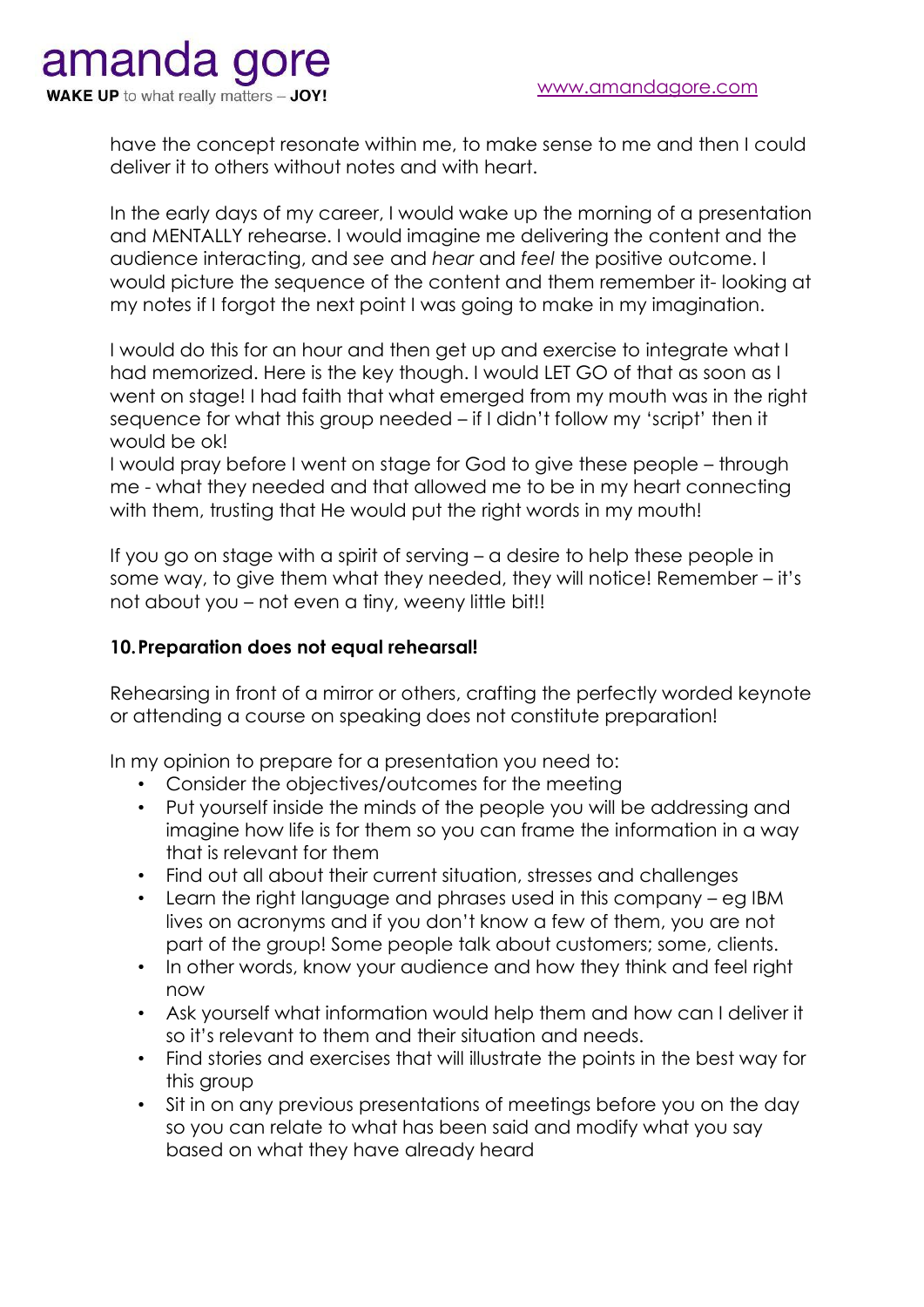amanda **WAKE UP** to what really matters - JOY!

- Make sure you know your content before you are on stage and then let go of it from the minute you walk on stage
- Pray to give them what they need before you go on stage

## **11.Room preparation**

Where you can, have people sitting theatre style – it makes them connect much more. If you sit people at round tables, you split them into clumps or separate groups of 8 or 10 and the group dynamics is very different.

If you are trying to make people become more of a team – separate tables is the worst thing you can do – you will split them into teams of 10 or how many tables you have! If you must have a table then have them sit classroom style rather than rounds.

In my opinion, it's best to have them sit theatre style and give them clip boards and gather their chairs into circles if you really want people to connect!

Always have bright music playing fairly loudly as they walk in – if you play relaxing soothing music they will be in a coma before you start!! Van Morrison or disco music is always a good way to lift the mood! It sounds bad but it really works well! People will talk much more to each other when there is music playing at a reasonable volume in the background.

The lighting is critical as well – the brighter the lights the more they connect. Make sure you are well lit on the stage – it's very difficult to watch and listen to someone who is in the dark! Do not stand on the stage in a dark patch – this is where checking the room out at least an hour before you speak is an important first step!

And at that time check out the microphone and how it sounds – set up an audio visual check with the AV people during a break where there is plenty of time.

#### **12. Always start with an activity, icebreaker or questions.**

I think the most boring way to start a presentation is to say ' thank you' or 'I am glad to be here' or it's great to be here' etc. Anything in that genre is so ordinary!! Instead change the energy of the group from the minute you start by engaging them.

Ask them a question – or better still – 3 questions with the third one something that makes them laugh – for example, I sometimes start with this series of questions: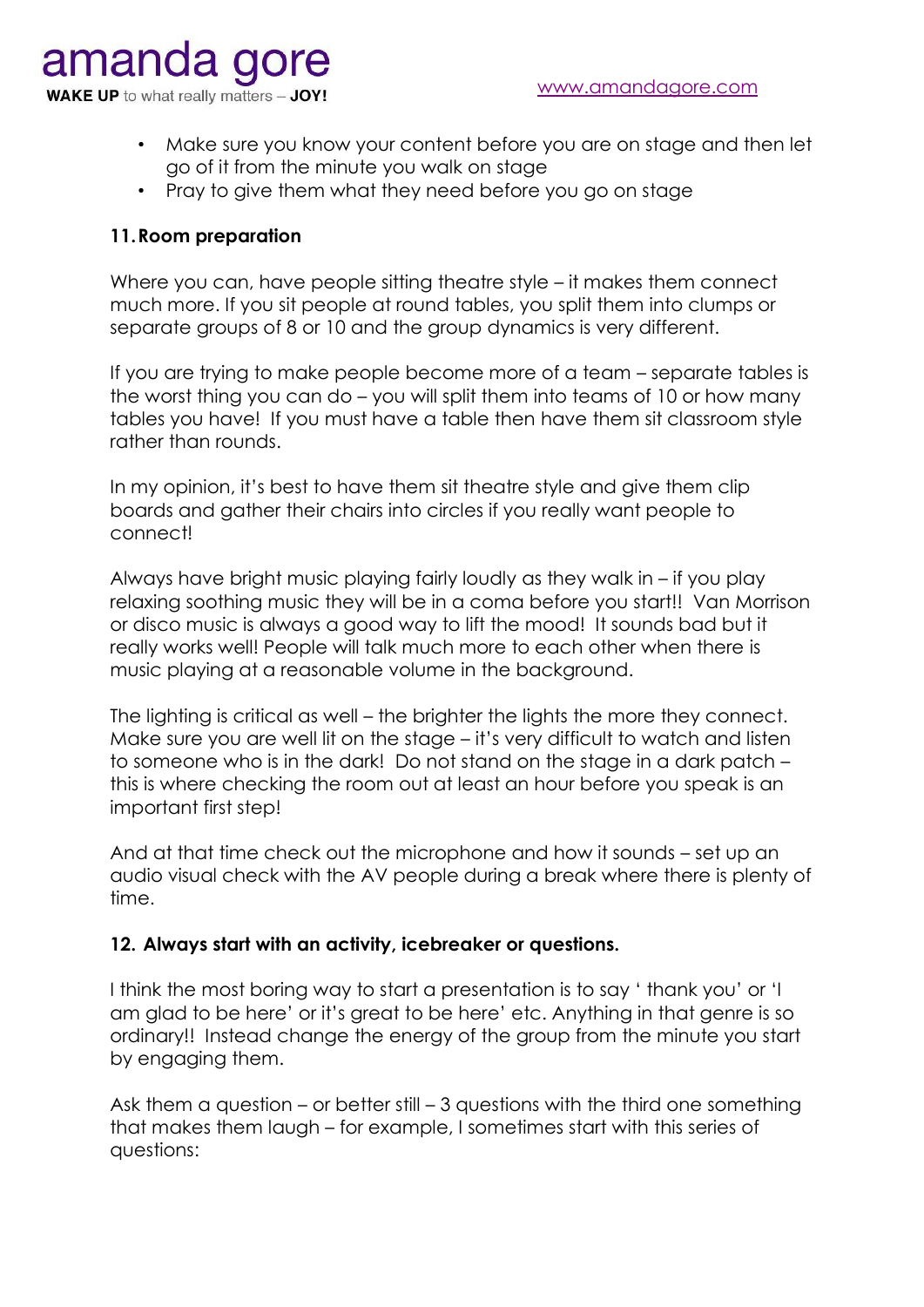

How many people wake up every morning full of energy and vitality? (raise your hand as you ask the question indicating to them that they need to raise their hand – if you don't do it, they won't either!)

How many people go home every night full of energy and vitality? Pause – laugh at how few people put their hands up and then ask How many people just want to remember what it was like to have energy and vitality? HAHAHAHAH (remember to raise your hand each time you ask the question and you want an answer)

Perhaps you can start by asking them to turn to the person next to them and introduce themselves or tell each other one thing they learned from the last presentation…or one thing they would like to learn from yours. And acknowledge them and then start with yours with a transition statement like "if I don't cover what you wanted to learn then feel free to connect with me afterwards so we can cover it then."

Buy a book on icebreakers and use one of those – there are millions of activities that work really well out there – and they set you apart, wake your audience up and engage them! In fact, you can keep doing icebreakers all the way through if you have very dry content – people will remember it much more!

## **13. Make your content memorable.**

How can we expect people to remember an hours worth of talking?

People, these days, have attention spans of 'knats on amphetamines' as the Readers Digest said, so we have to *help them* remember.

I studied with Michael Grinder for 15 consecutive years (and still do) to learn about the *process* behind the presentation, that makes the *content* memorable.

And how to embed it into their bodies. I suggest you consider it as well if you are serious about speaking for impact! [http://www.michaelgrinder.com](http://www.michaelgrinder.com/)

Use symbols, acronyms, things like

- •''The 3 rules of …"
- •"The 4 lies /myths of …"
- Attach concepts to images or stories etc.

• I often make all my concepts start with the same letter – the 4 "L"s of life; or today we are talking about F words! (Family, Fear, Feelings, Fun etc)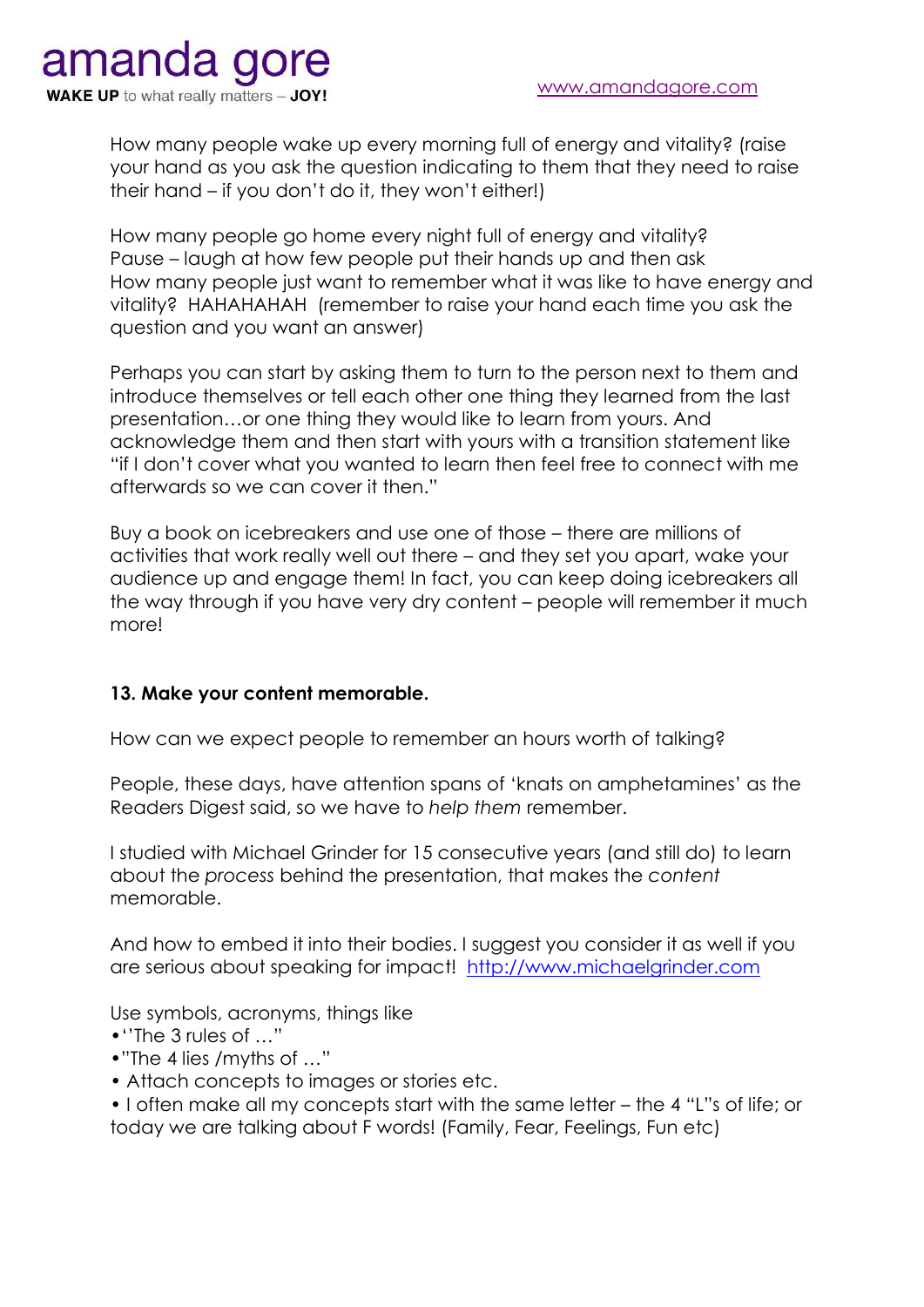There are many ways of making your points memorable – even if you make them turn to each other and repeat what you said!

Use interactive exercises, stories, create characters on stage, attach ideas to gestures, wear silly hats or glasses or headbands like I do - and you will find that years later people will remember great chunks of what you said!

Remember to tell stories that touch the hearts of your audience members.

## **14. Believe in yourself**

Belief in our own ability is a great predictor of success than any level of skill! Did you know that?

Do whatever work you need to do to have the faith that you know your content, your heart is in the right place, you have done your preparation in room setup and process activities and then go forth and have fun – trusting yourself to say the right things at the right moment.

It's often the fear of speaking and fear of how others are judging you that ruins presentations!

Being arrogant and believing in yourself are two different things! Being insecure and appearing arrogant is a terrible thing to do to people in an audience!

If you feel nervous, share it with people – 99% of them will empathize with you!

Be authentic. Be real. Unless you are a professional speaker, no one really expects you to be perfect!!

#### **15. Think about the structure of your presentation**

When I prepare a presentation, I draw a series of boxes down the left hand side of a page and in the top one I write 'start', then the next 3 or 4 are the main points I think the audience needs to hear, then 'finish' in the last one!

Off each box, I draw 3 or 4 lines and these are the sub topics and stories and ideas I want to use as example of the main point.

On the right hand side of the page, I list the 'exercises' to go with each sub point I am making.

And the exercise might be just to make people laugh; or turn to the person next to them and do 'x' or say 'x'; or to stand up and go and say something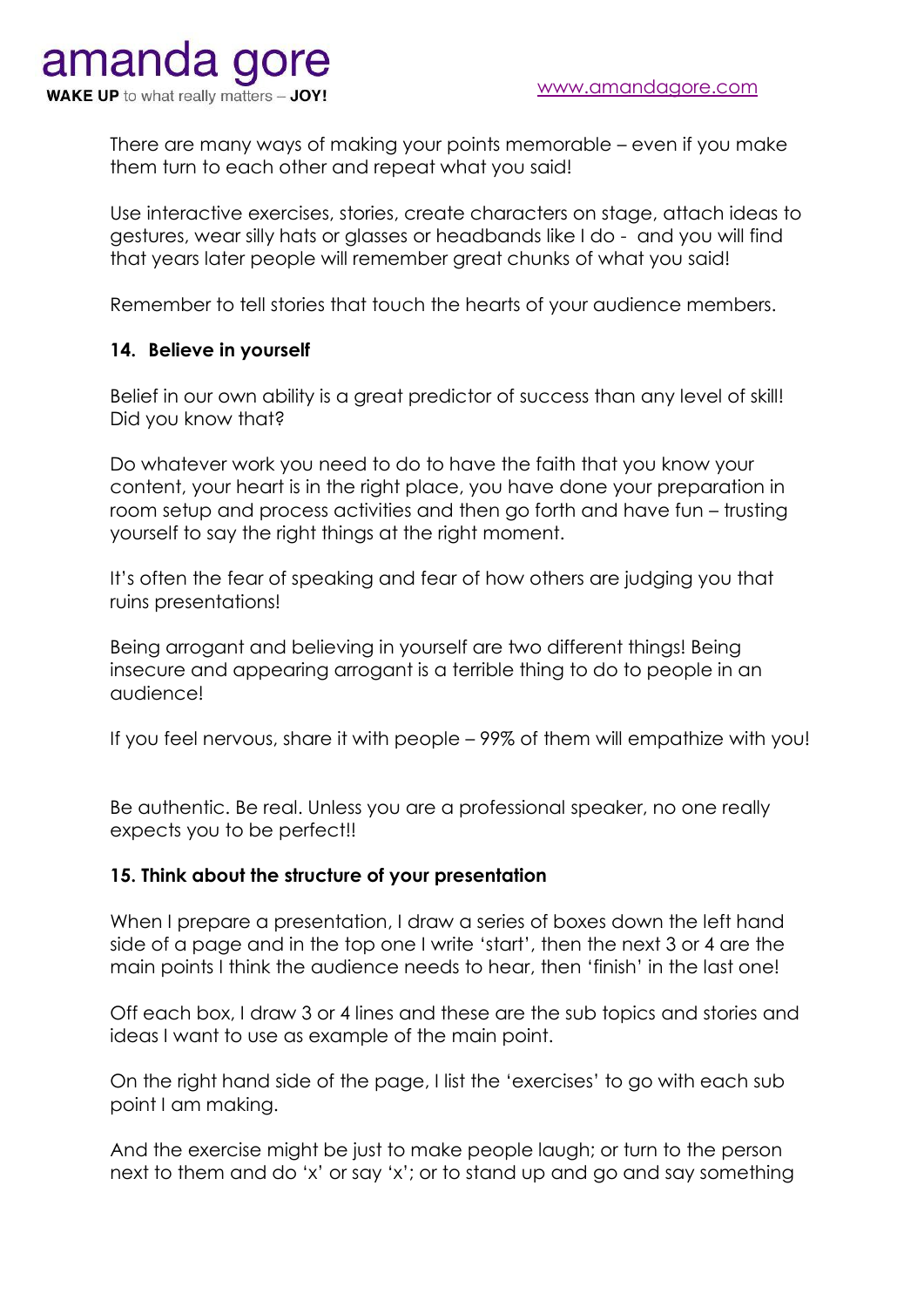to someone else – all activities designed to embed the message in their bodies.

But have the audience do SOME interaction at least every 3-5 minutes if you want them engaged the whole time you are speaking.

I make sure that the finish is something that summarises all I said and makes them laugh – you might get them to turn to each other and "tell the person next to you '3 things you have learned that you are going to do differently from now on'."

This is a clever way to have people self select what changes they will make, so they take ownership over it – and also to embed the messages in their memories!

## **16. Process vs content**

Michael Grinder taught me about the power of influence – he said' we are in love with the influence of power when we really should be in love with the power of influence'.

He is a master of non verbal communication.

Once you are very familiar with your content, you can pay attention to the process by which you deliver the content.

Some of it is very obvious and some very sophisticated!

For example, we all know that if someone READS their presentation, people are sure to be in a coma in minutes!

Why do that?

Why not just give them the presentation to read themselves and save everyone time.

It's almost impossible to absorb a message if it is just read to us. That's a simple and easy to understand process idea.

So is pacing back and forwards or side to side on a stage!

It usually drives people nuts, and they are so busy wondering if you are going to stop pacing, they don't hear a word you say!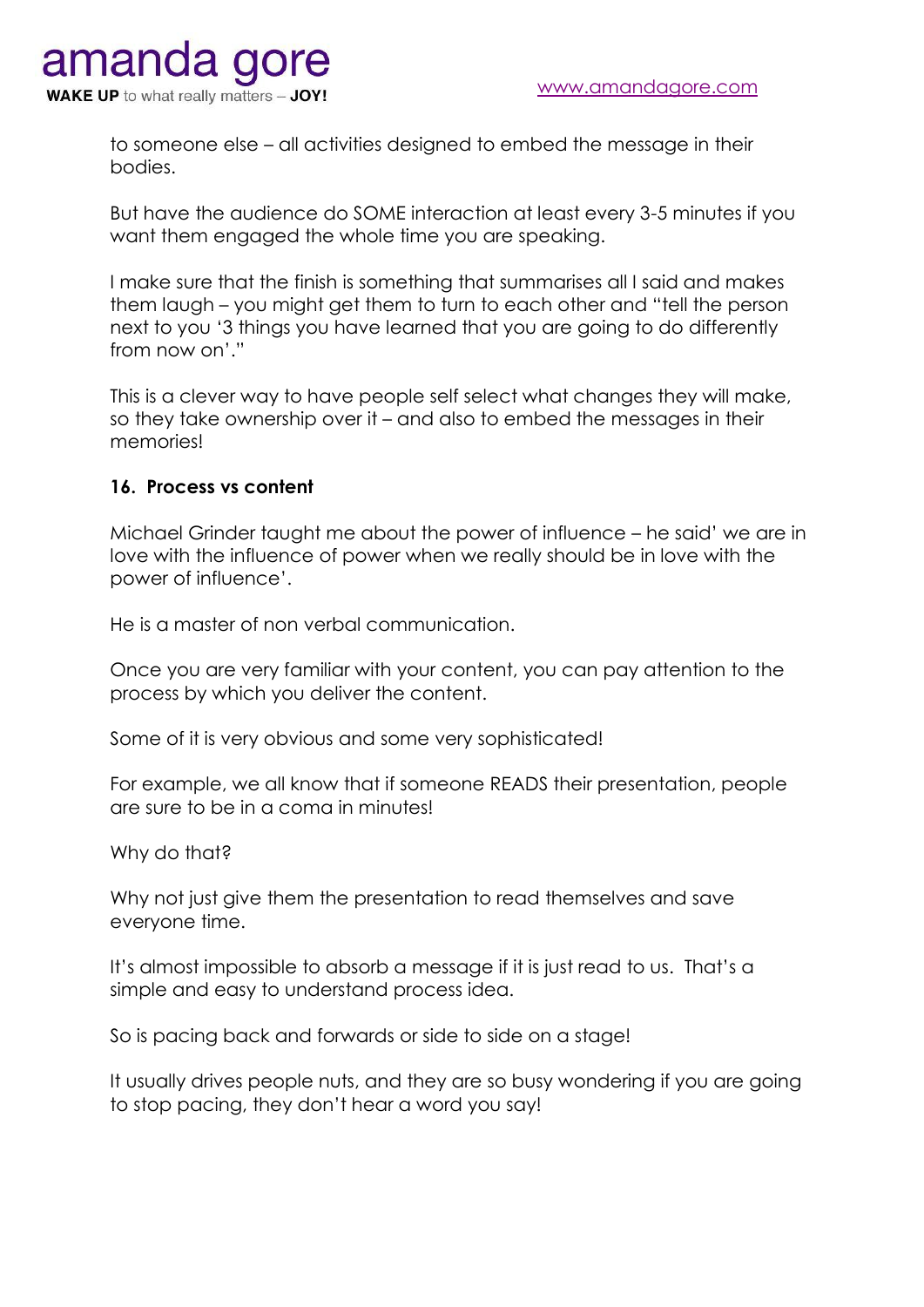A more sophisticated one is to think about using your face, voice, body and location on stage to anchor messages in different ways- In other words to make them memorable.

When I tell stories, I will often act out the characters in the story but changing my posture and voice style and tone and volume, and where I stand on stage and each time I play that character, I assume the same posture, voice and position!

You can make your own little video in that way!

There are ways to use your voice to be approachable or credible.

So you can build rapport or make a point.

Watch a newsreader for the credible voice, and then listen to how they change to approachable for the last story, which is supposed to touch your heart! Credible voices drop down in the last part of the sentence or word. Approachable – they finish on an up note.

All this is available in Michaels various products – he is also BRILLIANT as a coach or presenter on these topics.

And how you use your hands is critical! Michael has a very funny link on Youtube about this:

<http://www.youtube.com/watch?v=59g5aIujRSc>

You will learn a lot!

#### **17. Preparation**

In your preparation where you are thinking about who will be in your audience and what they will be thinking, try to put yourself in their mindset and *imagine how they will react to what you say.* 

Pretend you are an audience member and you hear the speaker (you!) say 'blah blah blah'.

What do you say to yourself about what you just heard?

Once you have an idea of the range of things people might say to themselves about your content, you have to then to watch them carefully. (remember you are now very familiar with your content or you can't do process!)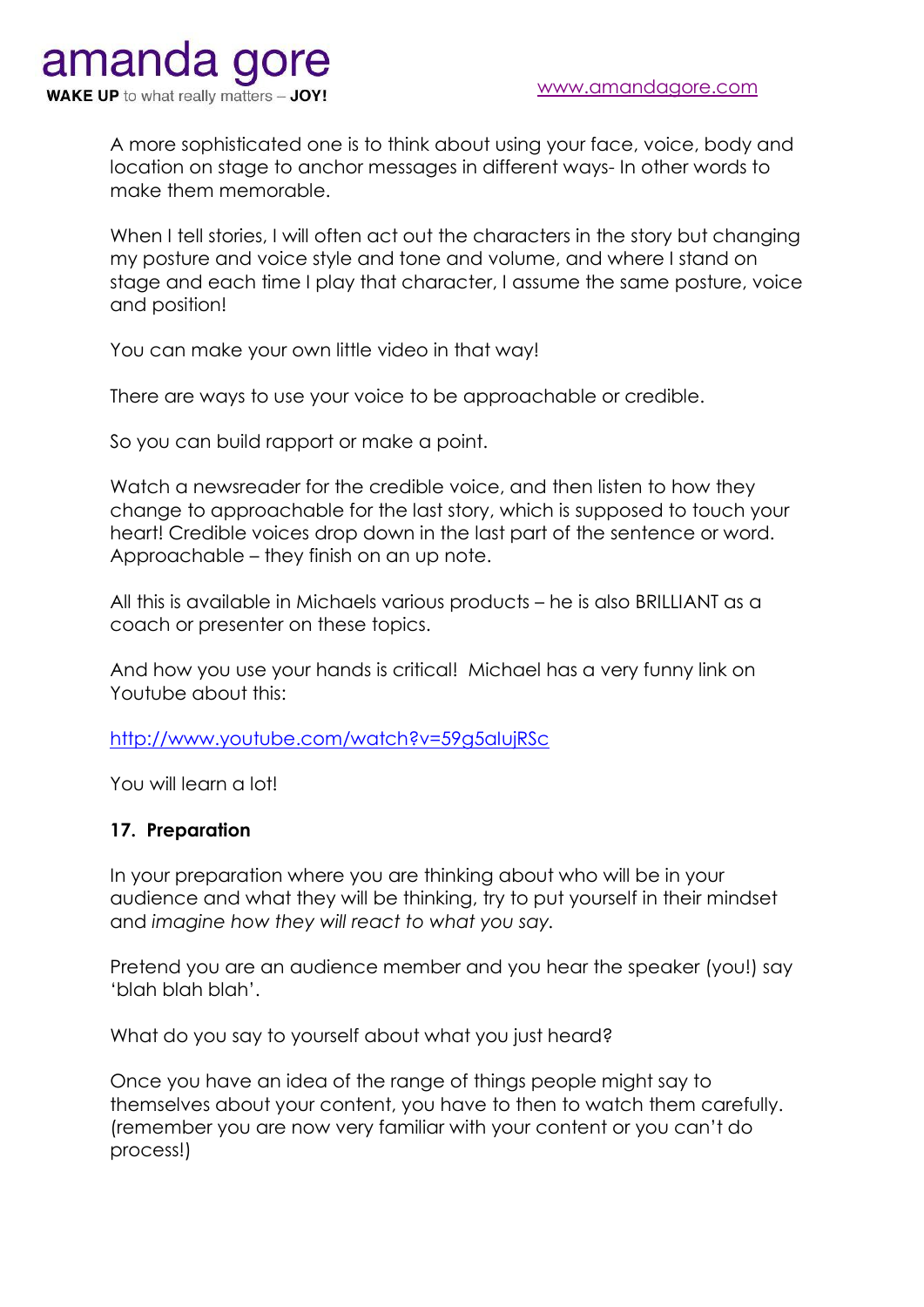If you see anyone looking like they might be reacting to what you are saying, you can step off to the side and say something like – " I know that some of you are probably thinking ' oh sure, I have heard this all before' – but really this time it IS different and allow me to share with your why it will be different." Or some words like that.

In other words, you step off to the side and repeat what you think they might be thinking! And then address that skeptical or negative or angry thought! It's very effective I promise!

You will really capture their attention and they start listening to you again.

With a controversial topic, you may need to do this a few times!

There are way too many process tips to cover in this newsletter but at least you have now heard of some ways that you can delve deeper into how you present yourself anywhere – even in a one to one situation!

Of course Michael tells us that we can't really focus on process until the content is very very familiar – so I am sharing with you some ideas to work towards as you become more confident about your content!

## **18. How to sound intelligent!**

The easiest way to sound smart is to pause.

Avoid saying 'um' and 'er' in the pause, and use the correct grammar!

I could write a whole article on the power of the pause!

It must be the right length - so you give people time to breathe, but avoid keeping them on hold while you are thinking of what to say next!

Without a pause, people literally cannot breathe listening to you!

With pauses that are too long, people are asleep in between words, or their minds go wandering!

Filling the pause with 'um' and 'er', 'like' or 'you know' - or just interlacing your presentation with them is very distracting.

If you say any of them often enough, you will have the whole audience irritated and listening only for the next time you say it - missing your entire message!!